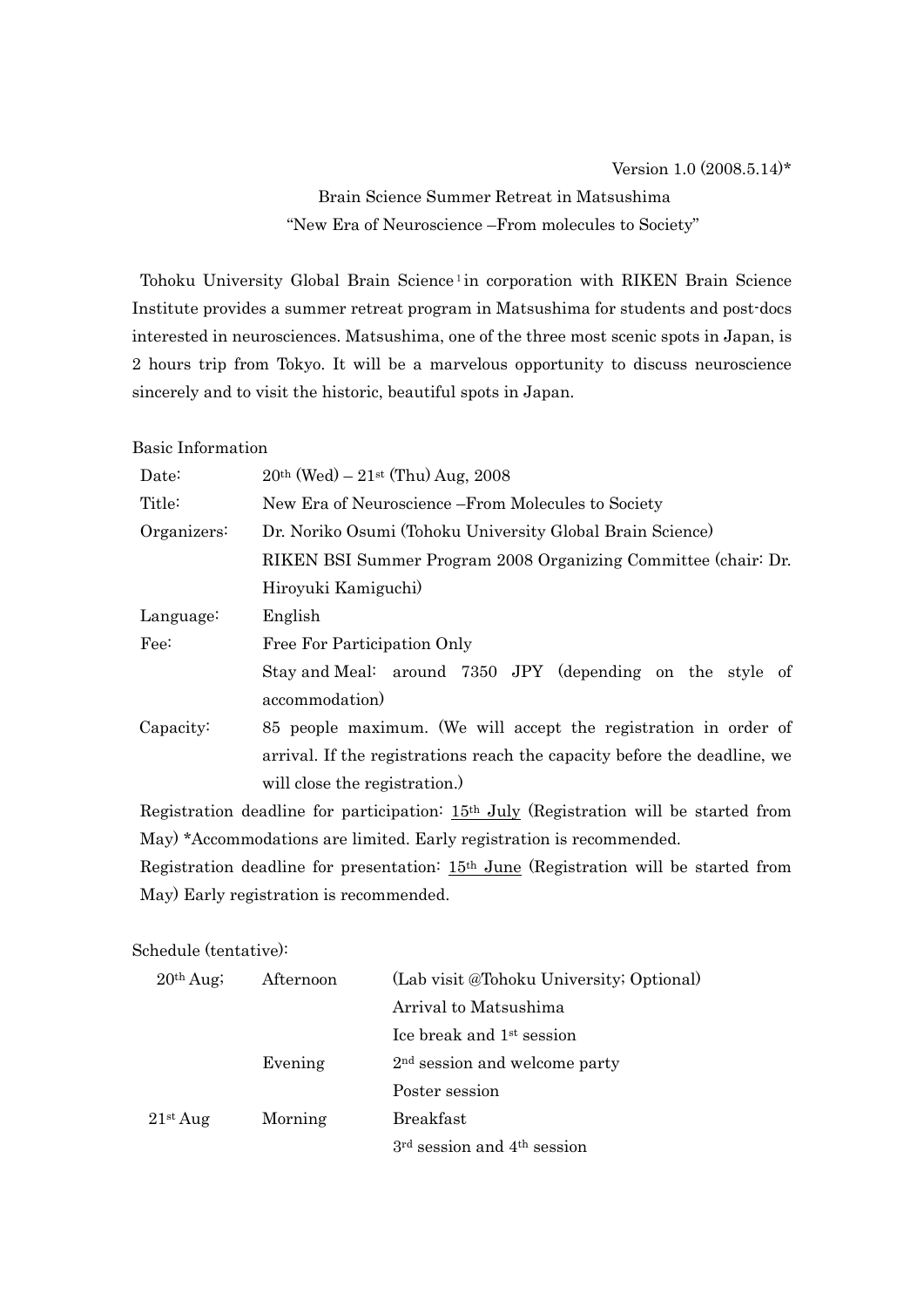Feedback session (Lunch on)

#### Departure

\*Optional tour to Matsushima scenic bay area will be planned. (Extra fee)

Scientific Program:

| 1 <sup>st</sup> session: | $20th$ Aug           | $15:00-16:30$  |
|--------------------------|----------------------|----------------|
| $2nd$ session:           | $20th$ Aug           | 17:00-18:30    |
| Poster session: 20th Aug |                      | 20:30-22:00    |
| 3rd session:             | 21 <sup>st</sup> Aug | $9:00 - 10:45$ |
| $4th$ session            | $21st$ Aug           | $11:00-12:30$  |

- Each oral session will include 1 keynote speech and 4-5 oral presentations.
- $\bullet$  Each oral session is calling for presentations.

### Accommodation:

| Taikanso: | http://www.taikanso.co.jp/eg/ |                                               |  |
|-----------|-------------------------------|-----------------------------------------------|--|
|           | 981-0213                      | 10.76 Inuta, Matsushima, Miyagi, Japan        |  |
|           |                               | Tel: $+81-22-354-2161$ Fax: $+81-22-353-3431$ |  |

7,350 JPY for Shared Room

 \*If you need a single room, extra fee will be charged (around 2000 JPY – 5250 JPY). Fee Included: Stay for 20th night, dinner (20th night), breakfast and lunch (21st)

You should pay the fee at the site.

\*For presentators, accommodation and travel fee will be aided.

#### Travel:

You can ride a special bus from Sendai Station, 12:30. Booking is needed.

Matsushima: 15 minutes ride of JR Senseki-sen (train) from Sendai. You can take a public bus from "Matsushimakaigan" station to Taikanso.

#### Optional Program:

| Matsushima Tour:             | Details not determined |
|------------------------------|------------------------|
| Tohoku University Lab visit: | Details not determined |

If you are interested in the program above, please send an email to